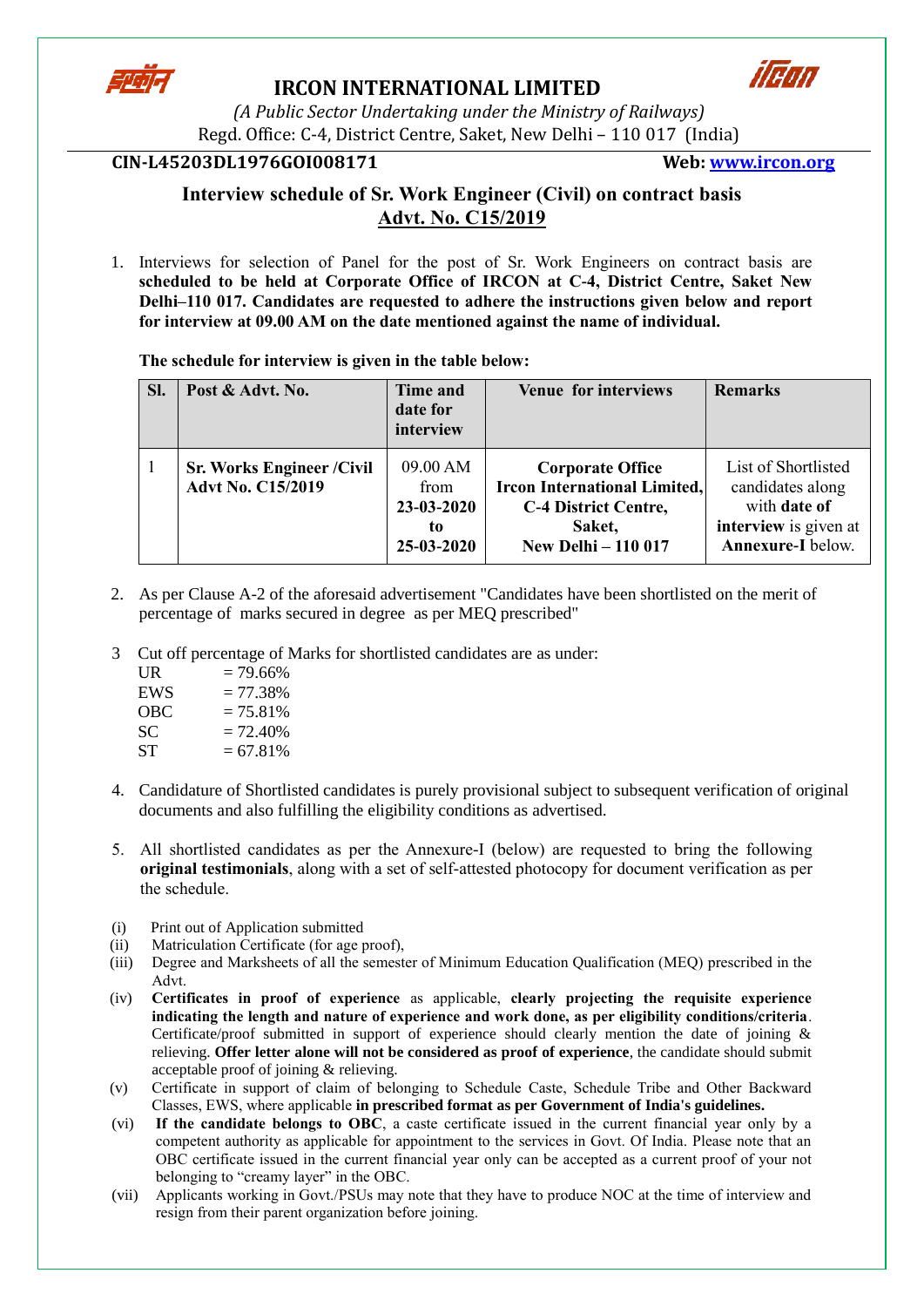- (viii) One Photo-identity-card like Aadhaar Card, Driving-license, Passport or any other valid document with you for identification
- 6. Candidates, who have been awarded CGPA/OGPA/DGPA in place of marks in degree, should submit proof of conversion factor as applicable to percentage as prescribed by the University/Institute.
- 7. Failure to adhere to above may lead to cancellation of the candidature. The interview of such candidates may be held at discretion of Ircon management. No claim whatsoever in case of cancellation of candidature/non-interview (due to non-adherence as mentioned above) shall be entertained.

## **General Instructions:**

- (i) The candidates are once again advised to check their eligibility thoroughly before appearing for the interview to avoid disappointment at later stage. If any discrepancies are found at any stage of the recruitment process, the candidature of the candidate will be immediately cancelled.
- (ii) IRCON shall be free to reject any application at any stage of the recruitment process, if the candidate is found ineligible for the respective post. The decision of IRCON in all matters regarding eligibility of the candidates at all stages of selection and any other matter relating to recruitment shall be final. No correspondence or enquiries shall be entertained by IRCON, in this regard.
- (iii) The candidates are advised to make necessary arrangements for his/her stay/lodging on their own.
- (iv) IRCON will not entertain any request for change of date and time schedule of interview.
- (v) If any of the particulars stated by candidate in the application on verification is found to be incomplete or incorrect or if you are found to have willfully suppressed any material fact/information relevant to the consideration of your case without prejudice to any other action that may be taken in consequence thereof, your candidature will be summarily rejected and you will not be interviewed.
- (vi) IRCON reserves the right of postponing or deferring the date(s) of interview for which necessary intimation will be sent to you in this case. No claims will be entertained against cancellation charges of ticket or otherwise.
- (vii) Canvassing in any form by or on behalf of a candidate will be a disqualification.
- **(viii) The candidates are advised to read the detailed instructions carefully before coming for the interview. No further intimation/ correspondence will be made with the candidates in this regard.**

In case of Doubt/ Query/ Clarification, please mail us at recruitment@ircon.org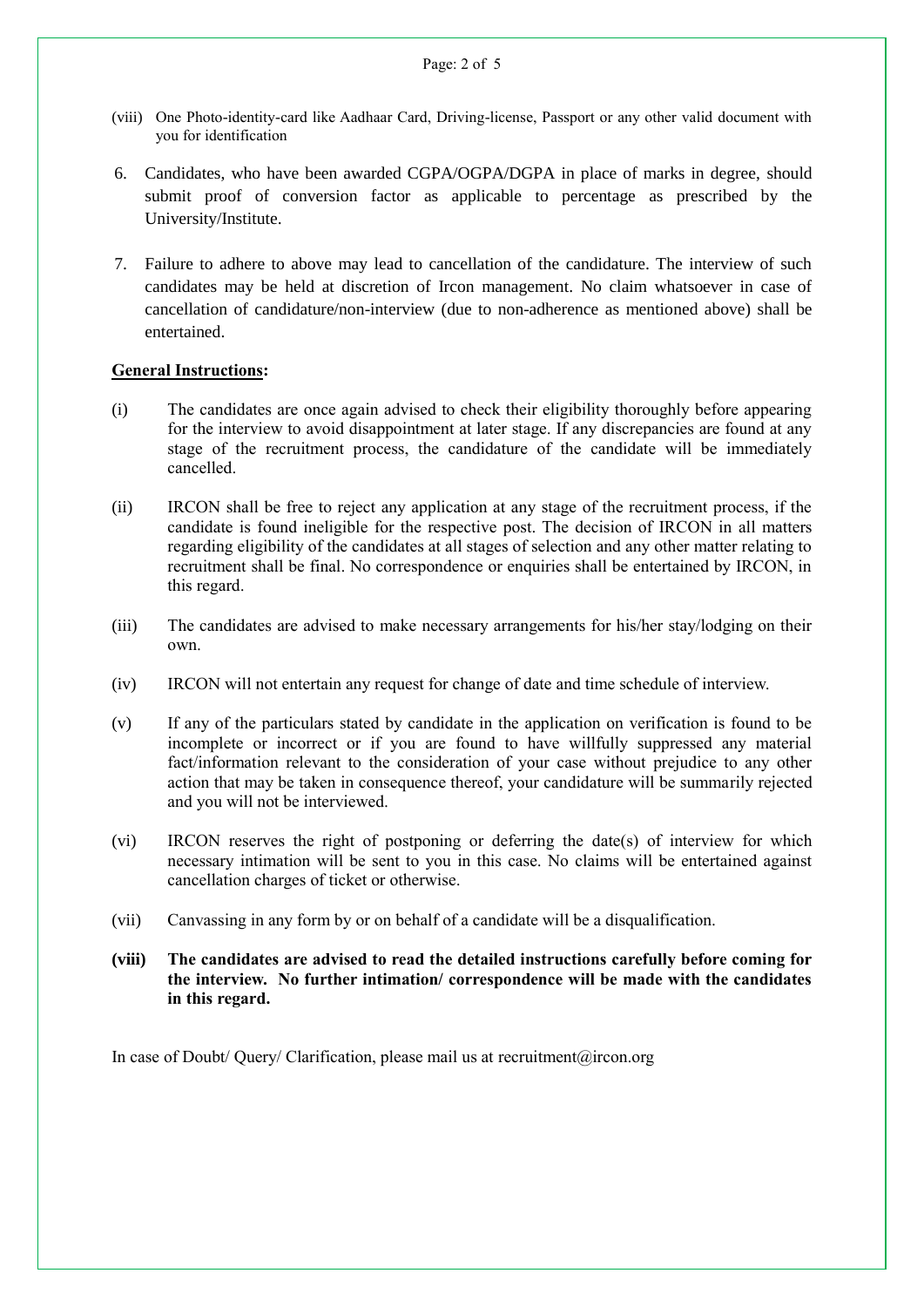

## **I. List of shortlisted candidates & Schedule for the interviews to the post of**  Sr. Works Engineers/Civil (Advt. No. C15/2019):

| Sr.<br>No.     | <b>Application</b><br>No.             | Name of candidate (S/Shri) | <b>DOB</b> | <b>Community</b> | Date of<br>Interview |  |
|----------------|---------------------------------------|----------------------------|------------|------------------|----------------------|--|
|                | Interview date 23-March-2020 (Monday) |                            |            |                  |                      |  |
| 1              | 2019402401                            | <b>ABHIK MONDAL</b>        | 15-01-1990 | <b>SC</b>        | 23-Mar-2020          |  |
| $\overline{2}$ | 2019401751                            | <b>ABHINAV PUSHP</b>       | 01-10-1991 | <b>GEN</b>       | 23-Mar-2020          |  |
| 3              | 2019401830                            | <b>ABHISHEK SINGH</b>      | 10-09-1995 | OBC              | 23-Mar-2020          |  |
| $\pmb{4}$      | 2019402692                            | AMARJIT NAYAK              | 17-10-1994 | <b>GEN</b>       | 23-Mar-2020          |  |
| 5              | 2019402361                            | AMIR SOHEL                 | 05-08-1994 | OBC              | 23-Mar-2020          |  |
| 6              | 2019401969                            | AMIT JAISWAL               | 26-01-1994 | OBC              | 23-Mar-2020          |  |
| $\overline{7}$ | 2019300892                            | AMOL SHARMA                | 28-10-1992 | <b>GEN</b>       | 23-Mar-2020          |  |
| 8              | 2019401768                            | ANIMESH MAHATO             | 17-04-1991 | <b>GEN</b>       | 23-Mar-2020          |  |
| 9              | 2019402216                            | ANU PRIYA                  | 15-03-1991 | <b>GEN</b>       | 23-Mar-2020          |  |
| 10             | 2019402130                            | ANUP KUMAR VAGISHA         | 10-01-1989 | OBC              | 23-Mar-2020          |  |
| 11             | 2019402726                            | ANUPAM GHOSH               | 26-06-1992 | <b>GEN</b>       | 23-Mar-2020          |  |
| 12             | 2019402470                            | ARUN JYOTI DAS             | 24-12-1991 | <b>GEN</b>       | 23-Mar-2020          |  |
| 13             | 2019300934                            | ASHISH KUMAR CHOUDHARY     | 19-05-1991 | <b>SC</b>        | 23-Mar-2020          |  |
| 14             | 2019300946                            | ASHUTOSH SHUKLA            | 27-05-1993 | <b>GEN</b>       | 23-Mar-2020          |  |
| 15             | 2019401625                            | ASIF PERWEZ                | 09-10-1995 | OBC              | 23-Mar-2020          |  |
| 16             | 2019300840                            | ATIF RAHMAN                | 29-10-1989 | <b>GEN</b>       | 23-Mar-2020          |  |
| 17             | 2019402092                            | AVNISH KHARE               | 04-02-1995 | <b>GEN</b>       | 23-Mar-2020          |  |
| 18             | 2019402321                            | <b>AVTAR SINGH</b>         | 31-05-1989 | <b>SC</b>        | 23-Mar-2020          |  |
| 19             | 2019401899                            | <b>BABAI MANNA</b>         | 31-12-1992 | OBC              | 23-Mar-2020          |  |
| 20             | 2019300662                            | BAIPALLI INOD KUMAR        | 04-05-1990 | OBC              | 23-Mar-2020          |  |
| 21             | 2019402570                            | <b>BINOY DEBNATH</b>       | 03-09-1986 | OBC              | 23-Mar-2020          |  |
| 22             | 2019402483                            | <b>BISHWJIT KUMAR</b>      | 29-07-1993 | <b>SC</b>        | 23-Mar-2020          |  |
| 23             | 2019402594                            | CHAINA KUMARI              | 19-08-1992 | SC               | 23-Mar-2020          |  |
| 24             | 2019300636                            | <b>CHINMAY GURIA</b>       | 02-02-1993 | <b>GEN</b>       | 23-Mar-2020          |  |
| 25             | 2019402351                            | CHITYALA ANAND             | 21-06-1992 | OBC              | 23-Mar-2020          |  |
| 26             | 2019402585                            | D MADHAVA REDDY            | 14-08-1990 | <b>GEN</b>       | 23-Mar-2020          |  |
| 27             | 2019402368                            | <b>DEBAYAN DE</b>          | 21-04-1995 | OBC              | 23-Mar-2020          |  |
| 28             | 2019402192                            | DEEPAK KUMAR               | 06-07-1993 | OBC              | 23-Mar-2020          |  |
| 29             | 2019300630                            | DHARMENDRA CHAUHAN         | 16-09-1990 | OBC              | 23-Mar-2020          |  |
| 30             | 2019401652                            | DHARMENDRA VISHWAKARMA     | 18-07-1994 | OBC              | 23-Mar-2020          |  |
| 31             | 2019401659                            | DHIRAJ KUMAR               | 06-04-1993 | OBC              | 23-Mar-2020          |  |
| 32             | 2019401847                            | DIPANKAR SARKAR            | 03-02-1994 | <b>SC</b>        | 23-Mar-2020          |  |
| 33             | 2019300712                            | DIPAYAN CHAKRABORTY        | 30-05-1992 | <b>GEN</b>       | 23-Mar-2020          |  |
| 34             | 2019402653                            | <b>ESWAR RAO TUMU</b>      | 26-07-1995 | <b>GEN</b>       | 23-Mar-2020          |  |
| 35             | 2019401949                            | FAROOQ AZAM M              | 24-10-1993 | OBC              | 23-Mar-2020          |  |
| 36             | 2019402632                            | <b>GARUN KUMAR SHUKLA</b>  | 23-12-1992 | <b>EWS</b>       | 23-Mar-2020          |  |
| 37             | 2019401887                            | GHANSHYAM KUMAR            | 31-07-1992 | OBC              | 23-Mar-2020          |  |
| 38             | 2019300689                            | GIRIJA ARYA                | 05-05-1993 | <b>SC</b>        | 23-Mar-2020          |  |
| 39             | 2019300647                            | GOURAV AGARWAL             | 24-12-1993 | <b>GEN</b>       | 23-Mar-2020          |  |
| 40             | 2019402568                            | <b>HEMANT KUSHWAH</b>      | 30-08-1991 | <b>OBC</b>       | 23-Mar-2020          |  |
| 41             | 2019300611                            | HIMANI CHOUHAN             | 29-11-1991 | OBC              | 23-Mar-2020          |  |
| 42             | 2019402638                            | IRSHAD AHMED               | 26-03-1993 | <b>GEN</b>       | 23-Mar-2020          |  |
| 43             | 2019402496                            | JANARDAN KUMAR             | 28-02-1993 | OBC              | 23-Mar-2020          |  |
| 44             | 2019402724                            | JAYESH SONAGARA            | 24-07-1994 | OBC              | 23-Mar-2020          |  |
| 45             | 2019402077                            | KALYAN RANJAN MAHAKUR      | 21-10-1992 | OBC              | 23-Mar-2020          |  |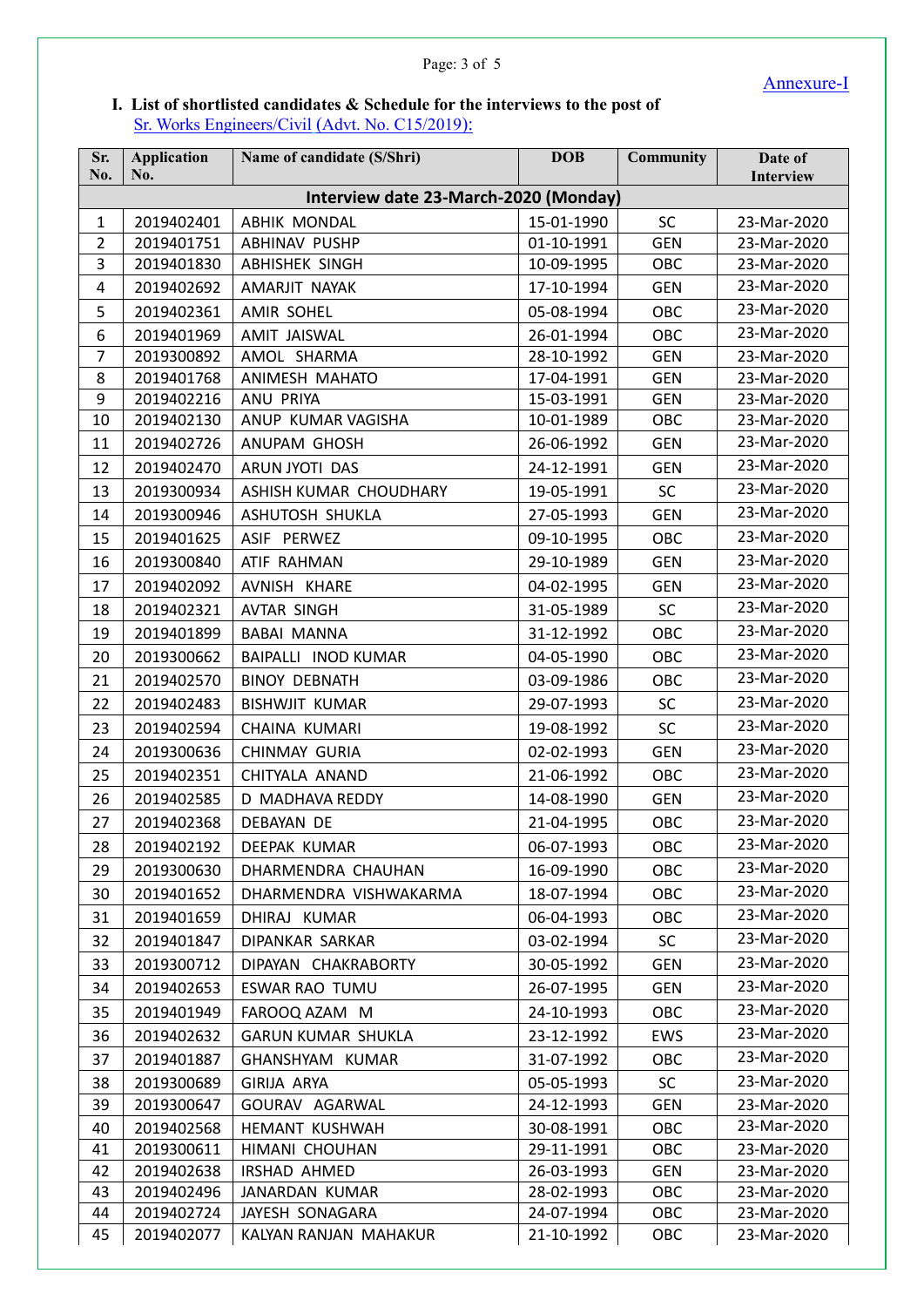|            | Page: 4 of 5                           |                            |            |                  |                      |
|------------|----------------------------------------|----------------------------|------------|------------------|----------------------|
| Sr.<br>No. | <b>Application</b><br>No.              | Name of candidate (S/Shri) | <b>DOB</b> | <b>Community</b> | Date of<br>Interview |
|            | Interview date 24-March-2020 (Tuesday) |                            |            |                  |                      |
| 46         | 2019402494                             | KRIMITKUMAR PATEL          | 29-06-1995 | EWS              | 24-Mar-2020          |
| 47         | 2019402320                             | <b>KUNAKA SRUTHI</b>       | 30-06-1995 | <b>EWS</b>       | 24-Mar-2020          |
| 48         | 2019401967                             | KUNDAN KUMAR               | 08-03-1992 | <b>SC</b>        | 24-Mar-2020          |
| 49         | 2019300914                             | <b>KUSHAGRA TIWARI</b>     | 03-11-1994 | <b>GEN</b>       | 24-Mar-2020          |
| 50         | 2019402298                             | LOHIT I NAIK               | 21-10-1994 | OBC              | 24-Mar-2020          |
| 51         | 2019401888                             | MAGESH G                   | 18-08-1993 | OBC              | 24-Mar-2020          |
| 52         | 2019300894                             | MAHESH DONTHA              | 25-07-1995 | OBC              | 24-Mar-2020          |
| 53         | 2019402040                             | MALOTHU MADAN              | 25-08-1992 | <b>ST</b>        | 24-Mar-2020          |
| 54         | 2019402036                             | MANIKANTH ANUMARI          | 23-11-1992 | <b>EWS</b>       | 24-Mar-2020          |
| 55         | 2019300747                             | MANISH KUMAR               | 03-02-1994 | OBC              | 24-Mar-2020          |
| 56         | 2019300700                             | MAYANK BANSAL              | 13-08-1993 | <b>GEN</b>       | 24-Mar-2020          |
| 57         | 2019401757                             | MD ALAUDDIN                | 02-04-1993 | OBC              | 24-Mar-2020          |
| 58         | 2019402249                             | MD AFZAL HUSAIN            | 09-11-1993 | OBC              | 24-Mar-2020          |
| 59         | 2019402391                             | MEGHAVAT VARUN NAIK        | 01-12-1991 | <b>ST</b>        | 24-Mar-2020          |
| 60         | 2019401813                             | MINESH RATHORE             | 28-08-1992 | OBC              | 24-Mar-2020          |
| 61         | 2019300767                             | MRITUNJAY KUMAR PRASAD     | 01-06-1993 | <b>ST</b>        | 24-Mar-2020          |
| 62         | 2019402197                             | MUDASIR DAR                | 05-03-1993 | EWS              | 24-Mar-2020          |
| 63         | 2019401541                             | MUKESH GUNDIYA             | 09-10-1994 | <b>ST</b>        | 24-Mar-2020          |
| 64         | 2019300787                             | MUKESH MAURYA              | 01-11-1994 | OBC              | 24-Mar-2020          |
| 65         | 2019402212                             | NITHIN N GOWDA             | 23-08-1994 | OBC              | 24-Mar-2020          |
| 66         | 2019402524                             | NITHYANANDHAN M            | 11-10-1991 | OBC              | 24-Mar-2020          |
| 67         | 2019401732                             | NURUL HASSAN               | 11-09-1993 | OBC              | 24-Mar-2020          |
| 68         | 2019401683                             | PARESH PAGARIYA            | 12-08-1994 | <b>GEN</b>       | 24-Mar-2020          |
| 69         | 2019402648                             | PAWAN MALVIYA              | 15-04-1993 | <b>SC</b>        | 24-Mar-2020          |
| 70         | 2019401870                             | <b>PINTOO</b>              | 02-03-1991 | <b>ST</b>        | 24-Mar-2020          |
| 71         | 2019401706                             | PRADIP KUMAR JAISWAL       | 22-07-1989 | OBC              | 24-Mar-2020          |
| 72         | 2019300803                             | PRASHANT SINGH             | 04-01-1994 | <b>SC</b>        | 24-Mar-2020          |
| 73         | 2019300886                             | PRATAP BARMAN              | 30-10-1988 | <b>SC</b>        | 24-Mar-2020          |
| 74         | 2019401883                             | PRATYUSH MOHAPATRA         | 25-04-1994 | <b>GEN</b>       | 24-Mar-2020          |
| 75         | 2019300820                             | PREETAM MUKHERJEE          | 16-04-1993 | GEN              | 24-Mar-2020          |
| 76         | 2019401990                             | PULAK PAIKAR               | 07-09-1994 | OBC              | 24-Mar-2020          |
| 77         | 2019401960                             | RAJNISH KUMAR              | 21-12-1993 | OBC              | 24-Mar-2020          |
| 78         | 2019402219                             | RAKESH BHOWMIK             | 04-06-1988 | <b>SC</b>        | 24-Mar-2020          |
| 79         | 2019300675                             | RAMAN DALIA                | 03-12-1994 | <b>SC</b>        | 24-Mar-2020          |
| 80         | 2019402600                             | RAMAVAT VASANTH            | 14-12-1990 | <b>ST</b>        | 24-Mar-2020          |
| 81         | 2019402005                             | RANA KUNDU                 | 09-10-1991 | OBC              | 24-Mar-2020          |
| 82         | 2019300772                             | RATAN DINKAR               | 01-11-1983 | <b>SC</b>        | 24-Mar-2020          |
| 83         | 2019401743                             | RITWIK MONDAL              | 08-01-1991 | <b>GEN</b>       | 24-Mar-2020          |
|            |                                        |                            |            |                  | 24-Mar-2020          |
| 84         | 2019402372                             | ROBINSON KUMAR CHAUDHARY   | 20-02-1994 | <b>SC</b>        |                      |
| 85         | 2019300796                             | SAGEER AHMAD USMANI        | 20-06-1992 | OBC              | 24-Mar-2020          |
| 86         | 2019401903                             | SAMIM LASKAR               | 04-05-1987 | OBC              | 24-Mar-2020          |
| 87         | 2019402017                             | SANGRAM KESHARI ROUT       | 10-01-1992 | EWS              | 24-Mar-2020          |
| 88         | 2019300687                             | SANJAY KUMAR KS            | 07-11-1994 | OBC              | 24-Mar-2020          |
| 89         | 2019402630                             | SANJAYA KUMAR SAHU         | 17-06-1992 | OBC              | 24-Mar-2020          |
| 90         | 2019402430                             | SANTU MAKHAL               | 24-01-1993 | <b>GEN</b>       | 24-Mar-2020          |